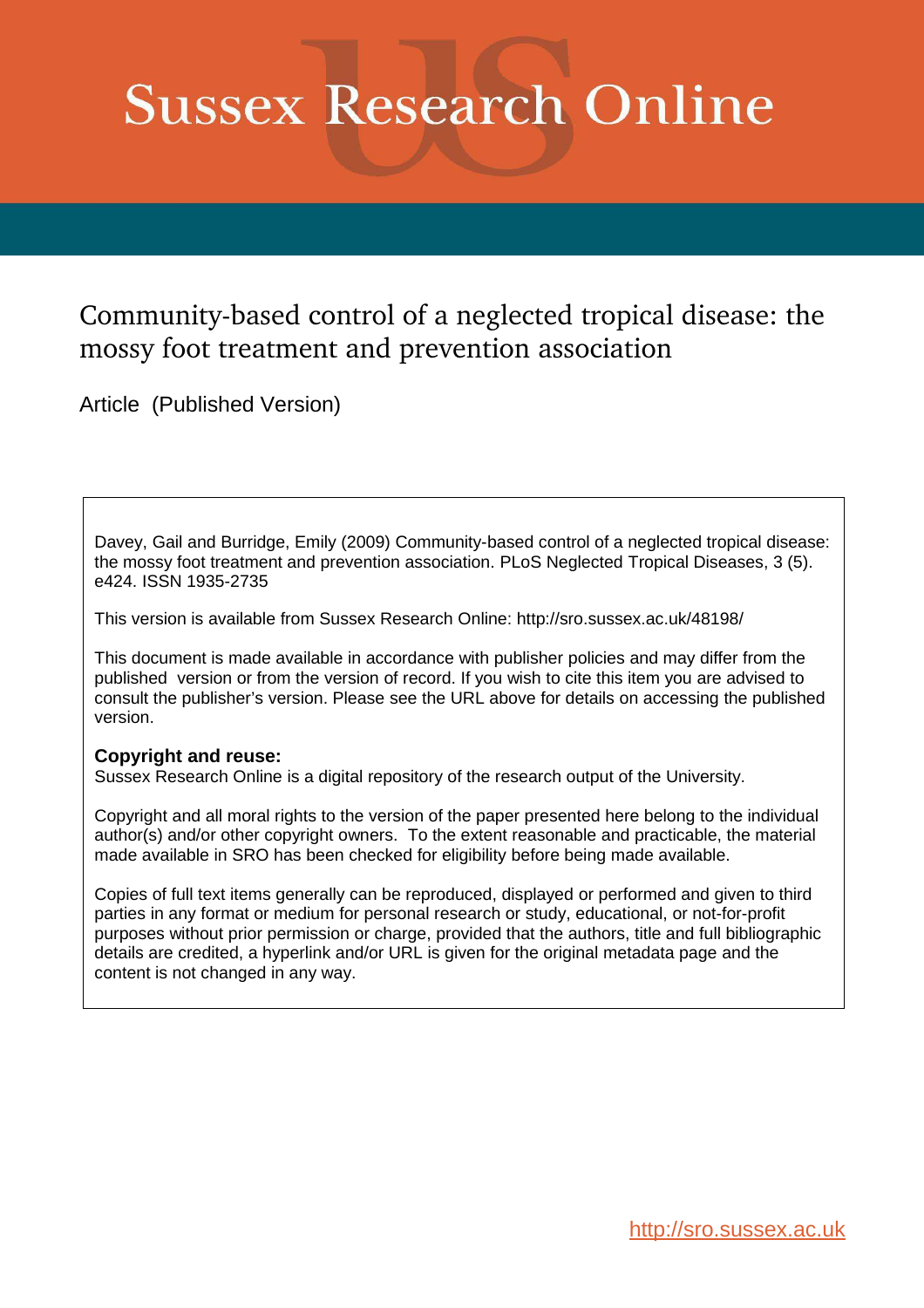# Policy Platform



# Community-Based Control of a Neglected Tropical Disease: The Mossy Foot Treatment and Prevention Association

# Gail Davey<sup>1</sup>\*, Emily Burridge<sup>2</sup>

1 School of Public Health, Addis Ababa University, Addis Ababa, Ethiopia, 2 St George's Hospital Medical School, London, United Kingdom

### Introduction

Podoconiosis (endemic non-filarial elephantiasis, also known as mossy foot) is a non-communicable disease now found exclusively in the tropics, caused by the conjunction of environmental, genetic, and economic factors. Silicate particles formed by the disintegration of lava in areas of high altitude (over 1,000 m) and seasonal rainfall (over 1,000 mm per annum) penetrate the skin of barefoot subsistence farmers, and in susceptible individuals cause lymphatic blockage and subsequent elephantiasis [1]. Although an estimated one million Ethiopians (of a total population of 77 million) are afflicted with podoconiosis [2], which creates a huge economic burden in endemic areas [3], no national policy has yet been developed to control or prevent the condition, and most affected communities remain unaware of treatment options.

# The Mossy Foot Treatment and Prevention Association

The Mossy Foot Treatment and Prevention Association (MFTPA) is an Ethiopian non-governmental organization founded in 1998 and registered with the Ethiopian Ministry of Justice in 2000. From inception, its mission has been the treatment and prevention of podoconiosis. The MFTPA is based in Wolaita zone, southern Ethiopia, an area of 1.7 million inhabitants known to bear a heavy podoconiosis burden [2], and was founded by health professionals who were concerned by the lack of treatment available for patients, and the reaction patients met when trying to access government services in this highly endemic area. From a modest beginning treating 1,000 patients per year at one central site, the organization has developed so that 35,000 patients are now treated annually at 15 outreach sites.

The MFTPA is organized into clinical, social work, and administration sections. At present, clinics offering health education and treatment are held weekly at 15 sites located between 15 and 65 km of the headquarters in Sodo town, southern Ethiopia. Clinics are run by community podoconiosis agents (CPAs) who are themselves patients, and social workers who are recruited from the local community. Both these groups of workers are paid a monthly salary by the MFTPA. CPAs are managed by the project director and social workers by the head of social work, both of whom visit at least each fortnight to supervise and replenish supplies of treatment consumables.

The project director is also responsible for initiating and monitoring network groups. These groups are made up of local leaders from government offices, schools, churches, and women's groups. Network group participants are unpaid, and take on the role of promoting ''community conversations'' after receiving training about the disease and its control. Quarterly meetings of CPAs, social workers, and network group representatives are held in Sodo town, and include in-service training, feedback of performance evaluation, and joint strategy planning.

Most funding for the MFTPA comesfrom the Mossy Foot Project, a United States–registered fund-raising organization. A relatively small proportion comes from within Ethiopia, through project grants and donations. The Ethiopian Federal Ministry of Health contributes "in kind" through use of the grounds and storage areas of government health clinics for MFTPA clinic sites.

The Ministry of Health has encouraged the MFTPA to take a national role in prevention and control of podoconiosis by expanding to podoconiosis-endemic areas in other parts of Ethiopia. Before expansion, evaluation of the organizational structure of the program was recommended. This article documents qualitative review of the MFTPA's delivery of podoconiosis care against a model framework. This is therefore not an evaluation of efficacy or effectiveness of a specific intervention (unlike those performed in relation to filarial disease [4,5]), but a program evaluation intended to identify weak program areas.

# Development of the Innovative Care for Chronic Conditions Framework

The Innovative Care for Chronic Conditions (ICCC) framework [6] was developed by a working group of the World Health Organization in response to the burden placed on developing countries' health care systems by non-communicable diseases. The ICCC framework evolved out of the Chronic Care Model, which was developed to enable primary care practices in developed country settings to improve care for patients with chronic disease [7]. The authors describe the ICCC framework as ''comprised of fundamental components within the patient (micro-), organization/community (meso-), and policy (macro-) levels. These com-

Editor: Samuel Wanji, University of Buea, Cameroon

#### Published May 26, 2009

Funding: This evaluation was supported by a Wellcome Trust student elective prize. The funders had no role in design of the evaluation, data collection, decision to publish, or preparation of the manuscript.

Competing Interests: GD receives a part-salary from the Wellcome Trust to take forward research into podoconiosis.

\* E-mail: nerurkar@ethionet.et or gailinaddis@hotmail.com

Citation: Davey G, Burridge E (2009) Community-Based Control of a Neglected Tropical Disease: The Mossy Foot Treatment and Prevention Association. PLoS Negl Trop Dis 3(5): e424. doi:10.1371/journal.pntd.0000424

Copyright:  $\circ$  2009 Davey, Burridge. This is an open-access article distributed under the terms of the Creative Commons Attribution License, which permits unrestricted use, distribution, and reproduction in any medium, provided the original author and source are credited.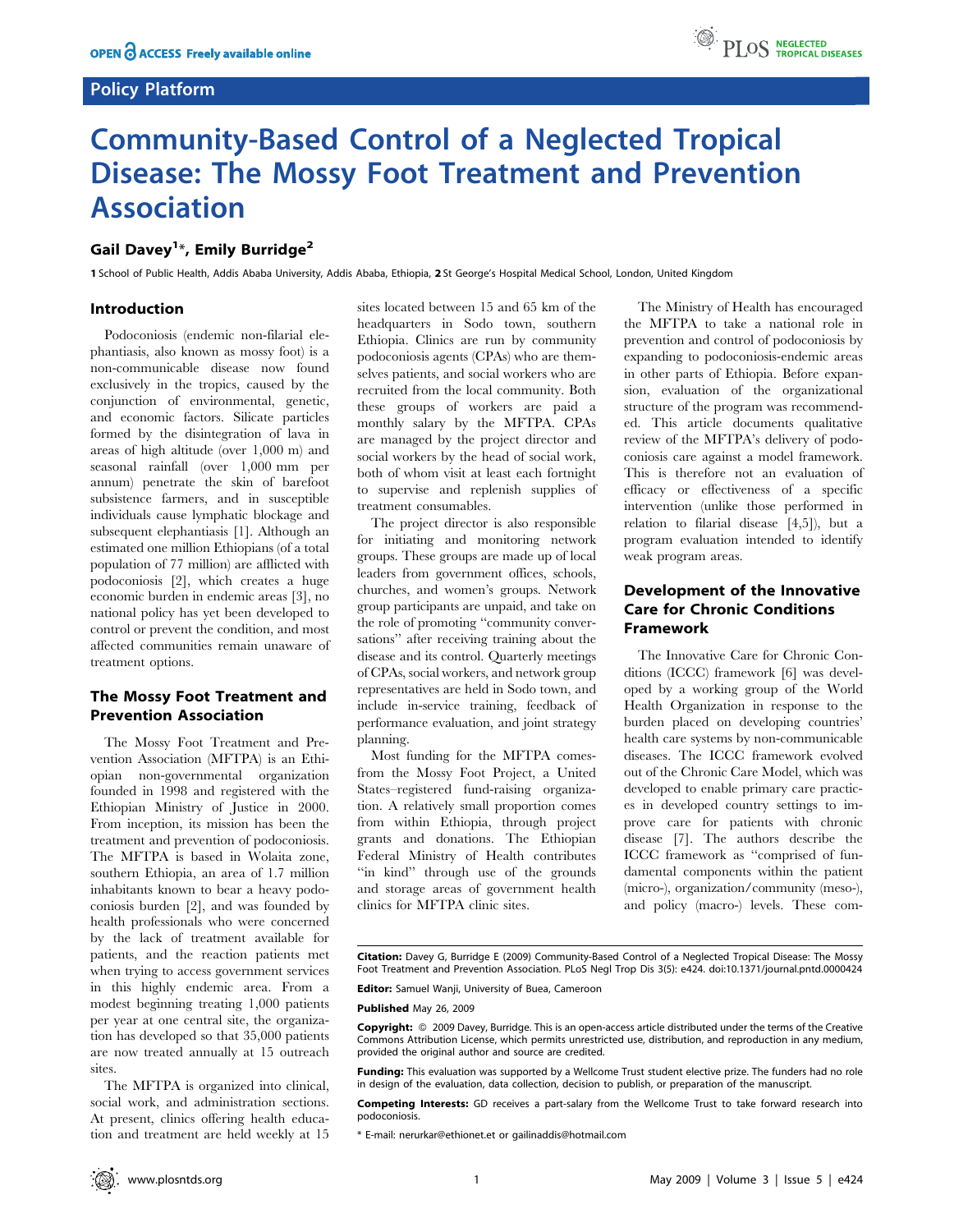ponents are described as 'building blocks' that can be used to create or re-design a health care system that can more effectively manage long-term health problems'' [8]. The framework is represented figuratively in both articles describing its development and use (Figure 1). Compared to the Chronic Care Model, the ICCC framework emphasizes the importance of the community and community partners, and the necessity of a positive policy environment [8].

# Selection of the ICCC Framework for Evaluation of the MFTPA

Epping-Jordan and colleagues cite examples of use of the ICCC framework as a conceptual basis for several chronic disease programs in Morocco, the Russian Federation, and Rwanda [8]. Several subsequent articles have contextualized the ICCC framework among other chronic disease care systems, and a few in low-income settings have focused on evaluating single components rather than the whole system (including, for example, self-care in leprosy patients [9]). We selected the ICCC framework because of its ''building blocks'' approach, reasoning that it would enable us to qualitatively identify areas of the program that were deficient and required strengthening. We were unable to identify another framework so well suited to evaluation of a chronic disease program in a resource-poor setting.

# Methods

We broke down the ICCC framework by level and then by component (Table 1, first three columns). We next identified the individuals or groups likely to act as sources of information relating to each component (Table 1, fourth column). The ICCC framework does not include quantitative elements by which to evaluate each component, so we decided simply to collect narrative information around each component.

Information was collected using a simple framework based on Table 1 and adapted to the individual or group. Interviews with the project director and head of social work were conducted in English, while those with patients and CPAs at outreach sites were conducted through an interpreter able to translate from English to Wolatinya (the local language) and vice versa. Notes on the interviews were made in English. Additional information was collected from records and legal documents (including clinic registers, network group evaluations, the MFTPA training guide, annual reports, and the articles of association). Information was collected by GD during visits in September 2007 (from the project director and head of social work), March 2008 (from patients and CPAs), and May 2008 (from the project director, representatives of network groups, and the director of the US funding project). EB clarified additional points in July 2008. Formal qualitative analysis was inappropriate for this type of evaluation research, and we report the findings summarized by level and component of the ICCC framework.

# Findings

The findings are presented below organized by level (micro, meso, and macro) and then component (bold subheadings) of the ICCC framework. This structure corresponds to the ''building blocks'' of the ICCC, indicated by headings and subheadings in the original report [6]. The characteristics used to describe each component are summarized before presentation of findings relevant to that component from the evaluation. The source of information is indicated in square brackets.

# Micro-Level

At the heart of the ICCC framework are partnership-forming interactions between patients and families, practice teams, and community partners. These interactions are catalyzed by players who are informed, motivated, and prepared; preparedness representing access to the medications, tools, and skills necessary for selfmanagement [6].

The work of the MFTPA is based on the transformation of treated patients into CPAs. CPAs remain in their own community [patients, CPAs], but are fundamental to the practice team, and so become the embodiment of partnerships



Figure 1. The ICCC framework. Adapted from [6]. doi:10.1371/journal.pntd.0000424.g001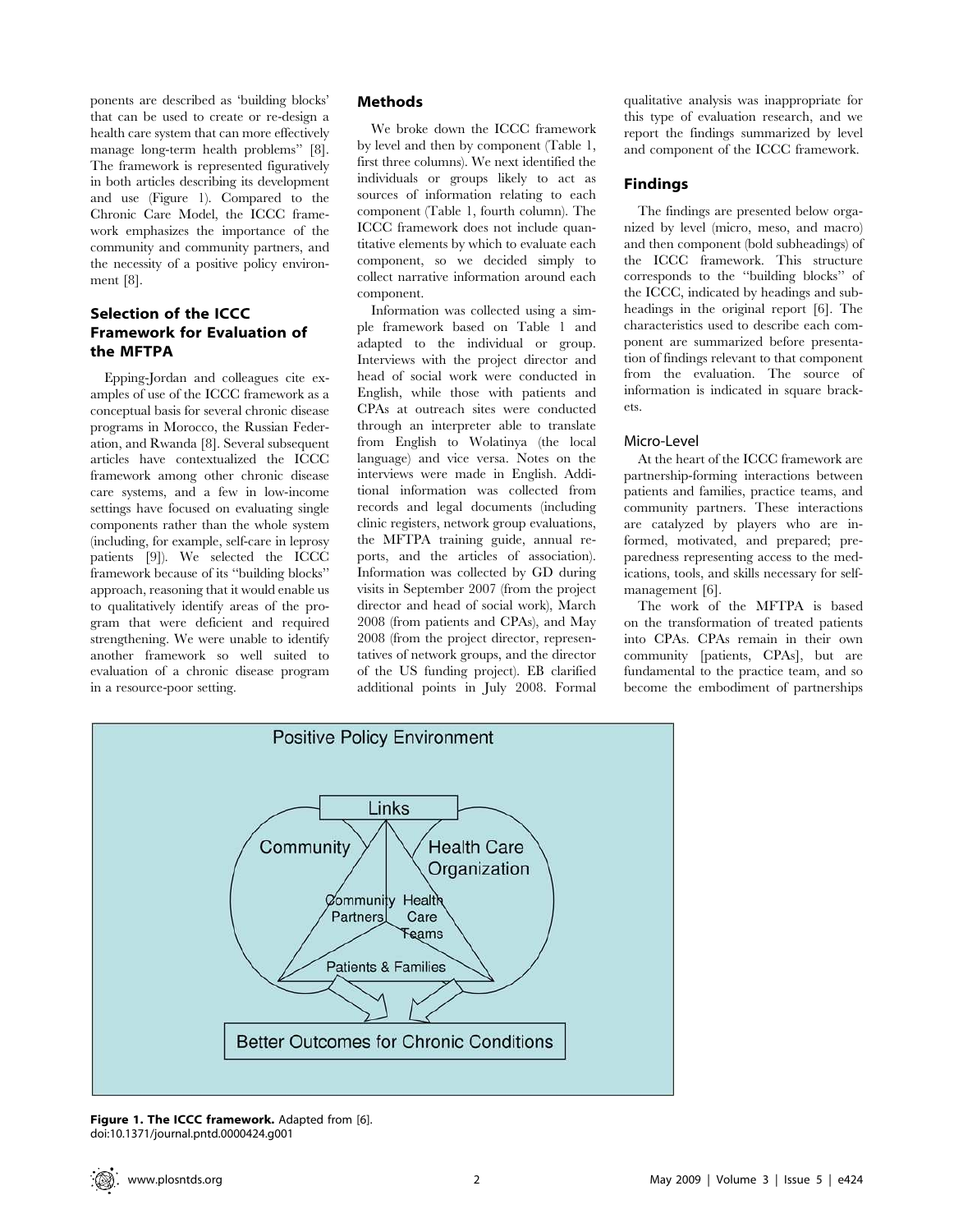Table 1. ICCC Framework by Level and Component.

| Level | Component                    | <b>Characteristic or Function</b>                           | <b>Information Source</b>                                                      |
|-------|------------------------------|-------------------------------------------------------------|--------------------------------------------------------------------------------|
| Micro | Patients and families        | Informed                                                    | Patients and families                                                          |
|       |                              | Prepared                                                    |                                                                                |
|       |                              | Motivated                                                   |                                                                                |
|       | Community partners           | Informed                                                    | Network groups                                                                 |
|       |                              | Prepared                                                    |                                                                                |
|       |                              | Motivated                                                   |                                                                                |
|       | Health care team             | Informed                                                    | CPAs                                                                           |
|       |                              | Prepared                                                    |                                                                                |
|       |                              | Motivated                                                   |                                                                                |
| Meso  | The community                | Raise awareness and reduce stigma                           | Network groups                                                                 |
|       |                              | Encourage better outcomes through leadership and<br>support |                                                                                |
|       |                              | Mobilize and coordinate resources                           |                                                                                |
|       |                              | Provide complementary services                              |                                                                                |
|       | The health care organization | Promote continuity and coordination                         | Project director; social work director; administrative staff;<br>record review |
|       |                              | Encourage quality through leadership and incentives         |                                                                                |
|       |                              | Organize and equip health care teams                        |                                                                                |
|       |                              | Use information systems                                     |                                                                                |
|       |                              | Support self-management and prevention                      |                                                                                |
| Macro | Health care organization     | Strengthen partnerships                                     | Project director; articles of association; US project director                 |
|       |                              | Support legislative frameworks                              |                                                                                |
|       |                              | Integrate policies                                          |                                                                                |
|       |                              | Provide leadership and advocacy                             |                                                                                |
|       |                              | Promote consistent funding                                  |                                                                                |
|       |                              | Develop and allocate human resources                        |                                                                                |

doi:10.1371/journal.pntd.0000424.t001

between patients, the health care team, and the community. CPAs are selected on the basis of adherence with treatment and having been educated to grade 10, 11, or 12 (school leaver's certificate) [project director]. Basic education and treatment for podoconiosis is relatively straightforward (Box 1), thus potential CPAs are given full-time clinical training over a period of one week, and then become responsible for approximately 2,000 patients per annum in their own community [patient registers].

Becoming informed. Patients, their families, and the practice team become informed in a two-way process. Patients and their families benefit from CPAs who share their first language (seven languages are spoken in the zone in which the MFTPA works) and can convey education and treatment in easily understandable terms [patients]. The practice team benefits from having patient representatives in its midst, so new treatment or administrative strategies can immediately be checked for practicability in the community setting [project director]. Informing community partners happens mostly through small-scale meetings in schools, churches, mosques, and kebele (local administrative area) clubs [head of social work].

Becoming motivated. Motivation is boosted as patients see their co-patients become incorporated into the practice team [patients]. Practice team motivation is ensured as the CPAs hold clinics within their own communities and are answerable at a local level for the education and treatment offered [CPAs]. Motivation in the grassroots wider community was harder to assess, but the impression of the project director was that fewer late-stage patients were presenting to the longer established clinics, suggesting that motivation to present for treatment had changed over time.

Becoming prepared. Although most of the materials needed for treatment (water, soap, bleach, ointment, socks, and shoes) are simple, many remain out of reach for patients with podoconiosis, who are mostly subsistence farmers with incomes substantially less than US\$1 per

day [patients]. Preparedness is difficult for patients and families to achieve on their own, thus most rely on the MFTPA for soap, ointment, bleach, socks, and shoes [project director]. The MFTPA tries to assure preparedness by sourcing soap locally, using diluted bleach rather than potassium permanganate (which is not widely available in Ethiopia), and training patients to make shoes (at present, seven patients make approximately 250 pairs of shoes per month in the MFTPA headquarters, and another twenty shoemakers have set up businesses in their own communities) [project director].

#### Meso-Level

At this level, the health care organization is important, but the community has a prominent role, and therefore the quality and depth of the organization's interactions with the community are vital.

#### (i) The Community.

Raise awareness and reduce stigma. Sixtyeight network groups have been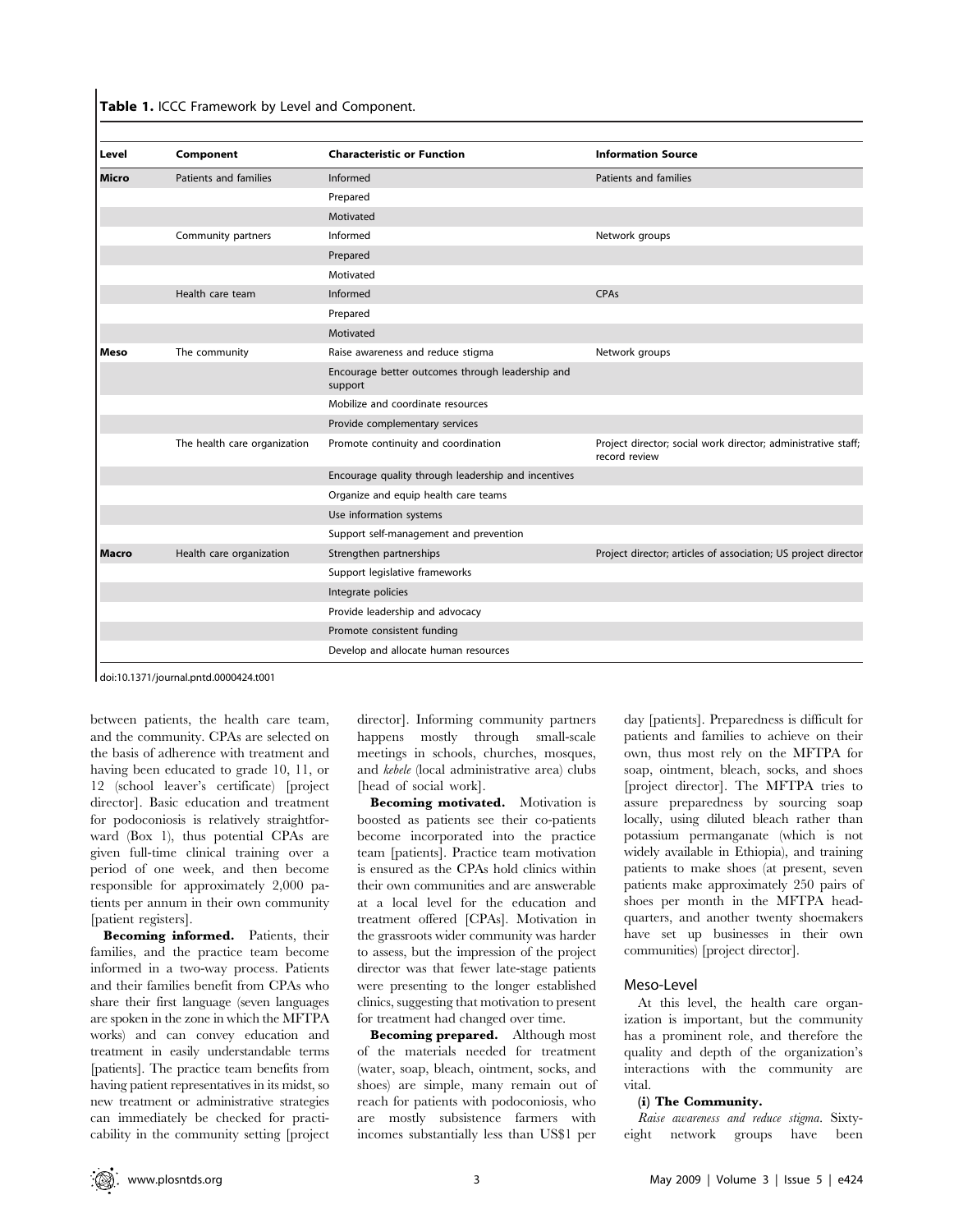### Box 1. Basic Education and Treatment for Podoconiosis

Education stresses:

- $\bullet$  The agent of podoconiosis (irritant red clay soil)
- $\bullet$  The lack of any infectious agent
- Use of footwear and socks to protect against irritant soil

Treatment includes:

- Careful washing with soap and water
- Use of dilute bleach as an antiseptic
- Drying between toes and folds
- Use of moisturizing or antiseptic cream (e.g., Whitfield's ointment)
- Elastic bandaging in selected patients
- $\bullet$  Elevation of the leg
- $\bullet$  Controlled exercise
- Use of closed footwear and socks

established around Wolaita zone [network group register]. They are expected to raise awareness of podoconiosis through (for example) local administrative meetings, school assemblies, church services, and coffee ceremonies (the key social meeting place for women in the zone) [project director, head of social work].

Encourage better outcomes through leadership and support. Network groups are evaluated against a framework of activities achieved (for example, number of meetings held) [network group evaluations], but formal assessment of the impact of these activities on attitudes or other longer-term outcomes has not yet been conducted.

Mobilize and coordinate resources. Network groups are encouraged to raise funds to assist patients and support services in their area [network group representatives, project director]. However, a rigorous assessment of community resource mobilization has not been made.

Provide complementary services. At present, government services for podoconiosis patients are almost non-existent [patients, CPAs, network group representatives]. The MFTPA has attempted to address this gap by training government health workers (nurses and health officers, chiefly), but this has been undermined by rapid turnover of these health professionals within the zone. The longterm strategy of the MFTPA is to assist in development of government services so that podoconiosis patients can be treated independently of MFTPA assistance [project director].

#### (ii) The Health Care Organization.

Promote continuity and coordination. Podoconiosis patients are highly stigmatized and often face extreme financial hardships, being unable to continue their work as subsistence farmers [head of social work]. The MFTPA understands the importance of making strong links with community organizations including idirs (community-based organizations acting like insurance funds in many parts of Ethiopia), churches, mosques, and nongovernmental organizations, in order that patients can access a wide range of social support [project director].

As indicated above, coordination with government heath services is weak, chiefly because of the lack of expertise and training of government health professionals in relation to podoconiosis [project director]. Many MFTPA outreach clinics are held on the premises of government clinic sites, but communication between MFTPA workers and government clinic workers is often poor because the CPAs are perceived by health professionals as under-qualified [CPAs].

Onward referral of the small percentage of podoconiosis patients who require surgery (nodulectomy) is well-managed. Clear referral criteria have been agreed upon between the field team and the lead surgeon [project director], and feedback on the long-term results of surgery is passed by the field team back to the surgical team.

Encourage quality through leadership and incentives. The MFTPA is supported by a local board of directors, and is headed by a motivated project director, who has previous experience in promoting community participation in the same area [annual report]. Although the director has actively cultivated support at regional, woreda, and zonal levels, the organization has little

recognition from the Federal Ministry of Health.

Organize and equip health care teams. The MFTPA mobilizes their most important resource, podoconiosis patients, by training them as CPAs [project director]. Coordination of services within the MFTPA is good, with quarterly meetings that draw together the clinical, administrative, social work, and community advocacy teams to share good practices and identify important strategy areas [network group representatives, CPAs].

Use information systems. The information system used by the MFTPA is paperbased, reflecting the lack of technological expertise among CPAs, of power supplies at most outreach clinic sites, and of personnel at the project base equipped to utilize electronic databases [project director, training guide]. The importance of accurately kept patient registers is understood by CPAs. Each outreach clinic site keeps a register to record sociodemographic and clinical information at presentation, to monitor attendance, to evaluate the effect of treatment, and to document distribution of materials and medications [clinic registers].

Support self-management and prevention. Having established that podoconiosis has a strong heritable component [10], the MFTPA has launched a program to provide footwear to 20,000 unaffected children of affected parents [annual report]. CPAs offer primary prevention through education in schools, churches, and women's groups [CPAs, network group representatives]. The MFTPA also encourages secondary prevention through vocational training of treated patients in occupations minimizing contact with irritant soil (hairdressing, carpentry, electronics, bicycle repair, and shoemaking) [patients]. Shoes made by treated patients are supplied at heavily subsidized rates to patients, again contributing to secondary prevention [patients].

#### Macro-Level

At present, the MFTPA operates in a policy environment that is far from positive. Disease treatment and control do not feature in undergraduate health professional curricula, and there is no mention of the condition in Ethiopia's Health Sector Strategic Plan. Although the Federal Ministry of Health has given the MFTPA authorization to become the national center for podoconiosis control [annual report], this endorsement is backed with little material support.

Strengthen partnerships. The MFTPA has few helpful partnerships,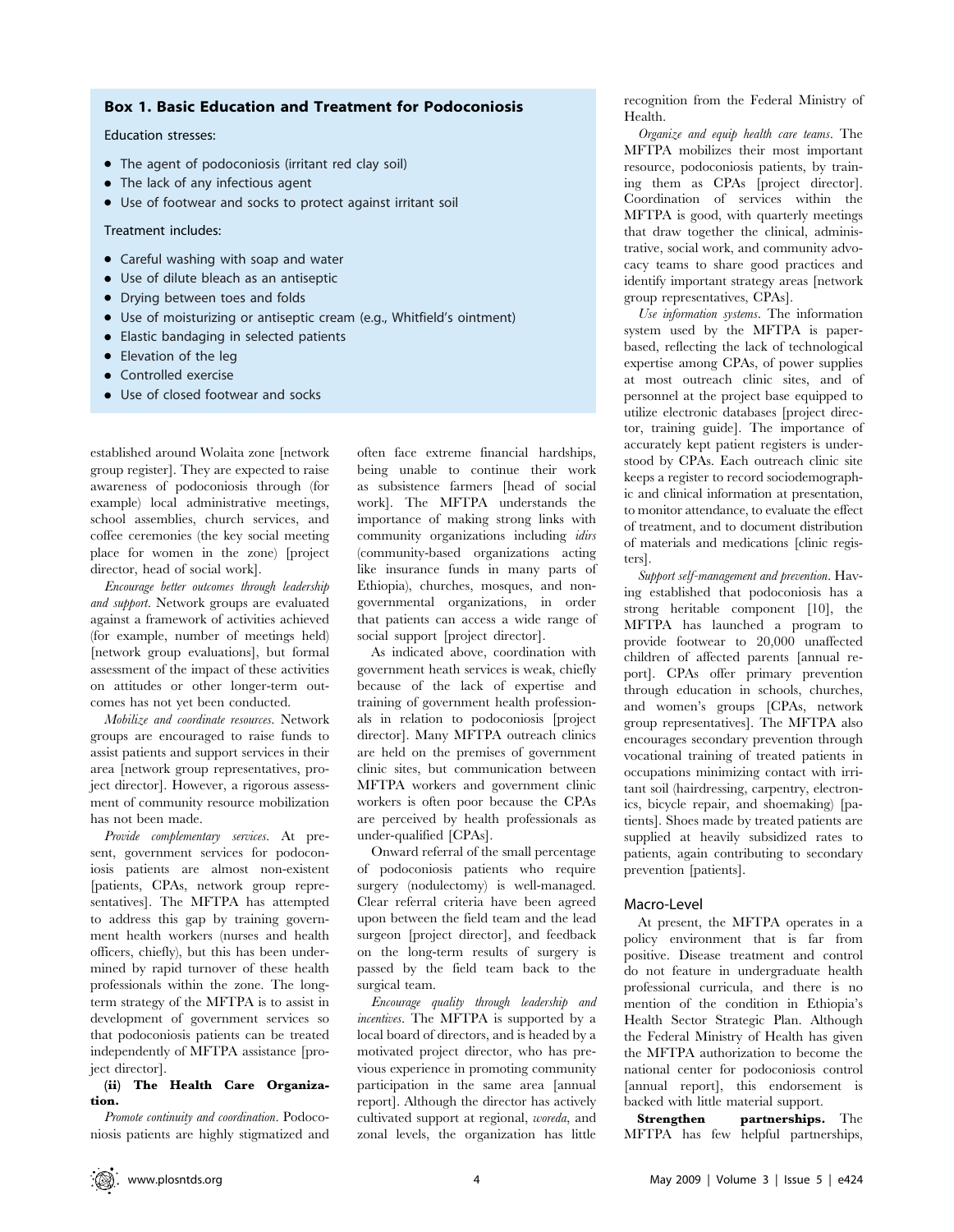and all are at a relatively local level, with, for example, the Zonal Development and Health Bureaus [project director].

Support legislative frameworks. The MFTPA has not yet been involved in attempts to influence legislation in Ethiopia [project director].

Integrate policies. At present there is neither a national policy for podoconiosis control nor one for other non-communicable diseases in Ethiopia.

Provide leadership and advocacy. The ICCC states that ''Decision-makers can influence senior political leaders to advance care for chronic conditions. Political leaders need to be identified and then encouraged to create a positive policy environment for patients, their communities and health care organizations managing chronic problems'' [6]. In 2005, Ethiopia's most famous athlete, Haile Gebreselassie, endorsed a massparticipation road race to promote awareness of podoconiosis and reduce stigma associated with the condition. The race was held in the town in which the MFTPA is located and helped draw regional support for the organization [project director].

Promote consistent funding. At present, the primary source of funding is the Mossy Foot Project (http://www. mossyfoot.com/). This US-based fundraising trust has its own Executive Board, selected to guide decision-making and raise funds primarily on the west coast of America [director, US funding project].

Develop and allocate human resources. The MFTPA has not been involved in development of human resources beyond the CPAs immediately involved in the Association. Allocation is likewise beyond the scope of the MFTPA at present [project director].

## **Discussion**

We selected the ICCC framework as a useful tool by which to perform an initial evaluation of a chronic disease program in a low-income setting. However, there were certain limitations associated with using this framework. Firstly, the ICCC is narrative, and does not set out indicators suitable for making quantitative assessments. We were therefore not able to ''score'' the MFTPA, making it difficult to compare the MFTPA with other organizations or with itself over time. However, we were able to identify broad areas in which the organization was deficient, which we anticipate will guide the MFTPA as it expands activities.

Secondly, the absence of a quantitative checklist makes bias more likely. Three types of bias are likely to have influenced this evaluation. The first is a form of selection bias that may have occurred when identifying individuals or groups as information sources. Most of these information sources were identified through the MFTPA, thus we may have interviewed people more likely to give favorable responses. Second, a type of response bias (social desirability bias) may have occurred, particularly when gathering information from patients and CPAs. These groups are very vulnerable, and individuals may have thought that offering criticism might affect their future treatment or employment. We emphasized that the information they gave would not be identifiable at an individual level, but this bias may nevertheless have occurred. Third, it is possible that the investigators introduced bias in recording or interpretation of responses. Wherever possible, we attempted to triangulate information by referring to registers or documents.

The MFTPA was found to be weak with regard to a number of ICCC ''components.'' These will be discussed, and recommendations made where appropriate.

At micro-level, there is evidence that patients, their families, and the practice team are informed and motivated. Their preparedness is compromised by the extreme poverty in which much of this community lives, making access to even basic materials for treatment and prevention a challenge. Expansion of the MFTPA must take into account the difficulties affected individuals will have in accessing water, soap, ointment, and footwear. Work to develop inter-sectoral partnerships with government and nongovernment groups active in poverty alleviation and water and sanitation programs will be important in improving preparedness of patients and the practice team families.

Stigma related to podoconiosis, which is one of the factors influencing motivation within the wider community, was investigated in an earlier study, and found to be widespread [11]. The project director's comment that patients were presenting at earlier stages in the longer-established clinics suggests that patients may find it easier to acknowledge presence of disease and access treatment once their community is aware of treatment and prevention options. Formal evaluation of the impact of network groups on levels of stigma in the community is recommended.

Although there are enormous benefits in using patients as health agents, resource constraints mean that the extent of training given to CPAs is limited and external oversight is minimal. Coordination between CPAs and existing government health services is still weak, so podoconiosis patients with dual pathology are poorly served, since CPAs have insufficient training to identify and treat other diseases. Better use of CPAs could be made given a basic external supervision structure and a stronger referral system. This might be achieved through, for example, a monthly ''difficult cases'' training clinic at which a dermatology nurse or dermatologist could review patients in the presence of their CPA.

Although the manual clinic registers are adequate for the relatively modest demands of tracking patient attendance and response to treatment, they are difficult to combine to make an overall assessment of MFTPA activities and plan future care. There are difficulties related to using more sophisticated technology in the remote areas in which patients live. The Ethiopian government has ambitious plans to extend electricity supplies and Internet connections down to the ''woreda'' (second lowest unit of administration) level. This may in future enable creation of a simple central electronic database to which data may be added from each outreach clinic site.

In order to expand its activities beyond Wolaita zone, the MFTPA will need to develop partnerships with groups active at the community level in other zones and regions of Ethiopia. For example, the trachoma and onchocerciasis control initiatives of the Carter Center (http://www. cartercenter.org/) in Ethiopia have welldeveloped community networks in several podoconiosis-endemic areas, and rather than duplicating these, the MFTPA might partner to develop community conversations about podoconiosis through them. World Vision (a non-government organization emphasizing multisectoral development in specific area development programs) also has community networks in several of the areas into which the MFTPA is looking to expand.

At present, the MFTPA lacks leadership able to influence national policy on podoconiosis. Several commentators have identified the importance of powerful leadership figures in generating political priority for a condition or initiative [8,12]. ''Special ambassadors'' for particular causes can help create awareness about a condition, and create the environment within which senior policy makers then develop favorable policy. Identification of